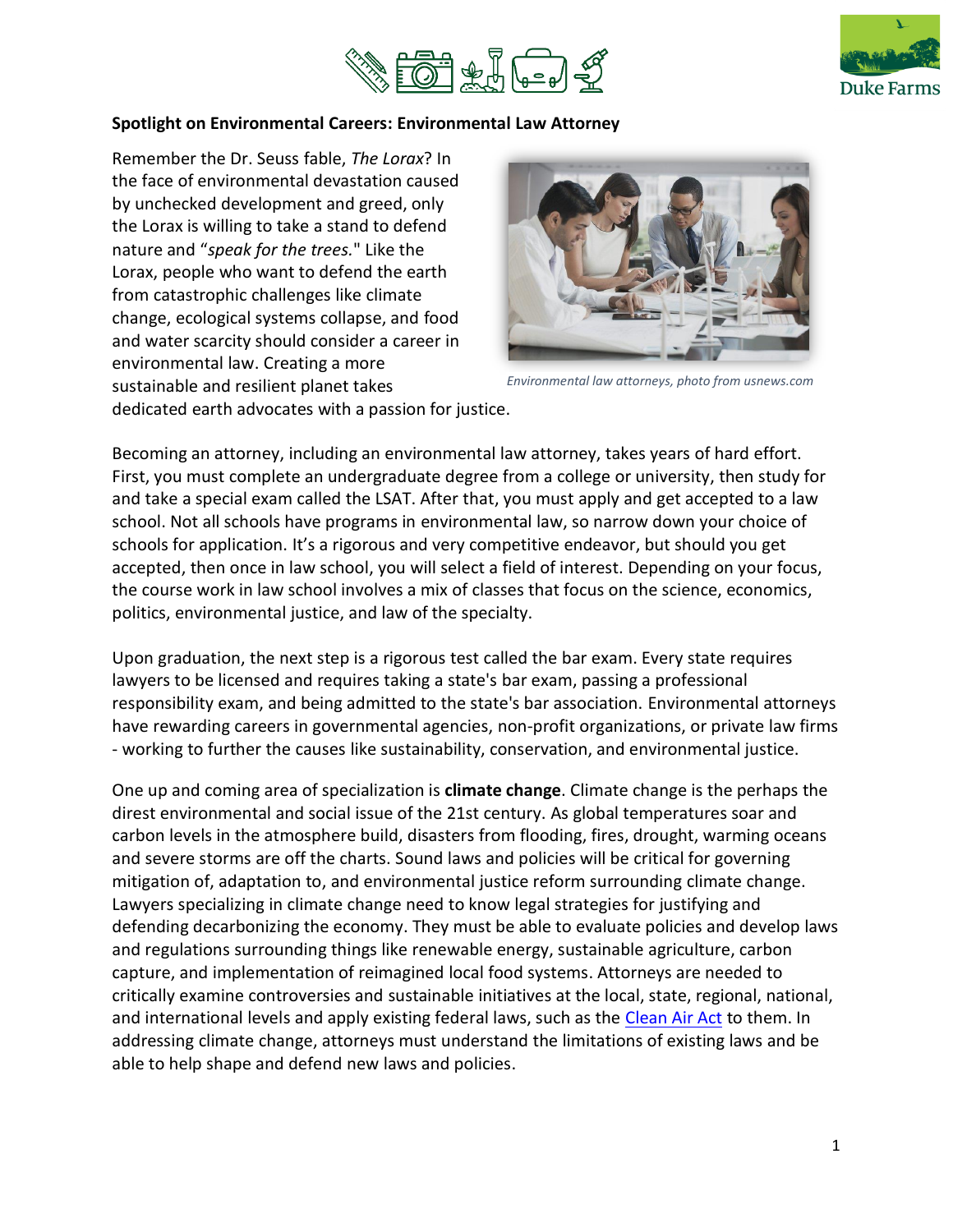



Another example area of Environmental Law revolves around **water resources**. With increased drought, plastic and other forms of pollution, sea level rise and fracking, water has become an area of great controversy and high demand. The field of water rights and quality needs laws and policies that defend the sustainable use and fair distribution of water. Sometimes this revolves around exiting water laws like the [Clean Water Act,](https://www.epa.gov/laws-regulations/summary-clean-water-act) but often it means defending policy and new legislation for fair use of water as a publicly held and shared resource.

Specialization in **land use** is yet another example. This area of law deals with things like smart growth, sustainable development and planning, zoning, land preservation, watershed protection, wetland protection, and affordable housing. It also includes flood hazard mitigation, energy and land use regulatory decision-making, permitting, endangered species, real estate, and farmland and wild lands conservation strategies and policy.



*BP Deep Water Horizon oil spill disaster, 2010. Many Environmental Law attorneys were needed. Photo from noaa.gov*

#### **Activity: Learn more about becoming an Environmental Attorney**

As the three examples above show, there are numerous possibilities of how to focus a career in Environmental Law. Rea[d this](https://www.sierraclub.org/sierra/cool-schools-2017/how-be-environmental-lawyer) Sierra resource to see just one perspective.

If you do an online search for Law Schools that provides Environmental Law as a specialty, you find many choices. [Rutgers University,](https://law.rutgers.edu/career-pathway-environmental) [Pace](https://law.pace.edu/graduate/llm-environmental-law)  [University,](https://law.pace.edu/graduate/llm-environmental-law) [UCLA-Berkeley,](https://www.law.berkeley.edu/research/clee/environmental-and-energy-law-programs/) [Georgetown](https://www.law.georgetown.edu/academics/courses-areas-study/environmental-law/) 



[University,](https://www.law.georgetown.edu/academics/courses-areas-study/environmental-law/) [Tulane University](https://law.tulane.edu/centers/environment) and [Vermont Law School](https://www.vermontlaw.edu/academics/centers-and-programs/environmental-law-center) are just a few examples\* of the many U.S. schools that provide Environmental Law programs. Canadian Law schools like the [University of Toronto](https://www.law.utoronto.ca/focus-area/environmental-law) and [University of Ottawa](https://llmphd.uottawa.ca/en/programs/llm/global-sustainability) are also an option as Environmental Law is established there.

Take a deeper dive by choosing one law school from the list above or your own search and explore the programs and courses that are offered in the journey to become an Environmental Law attorney. For instance, [Vermont Law School](https://www.vermontlaw.edu/academics/specializations/environmental-law) has a robust Environmental Law program. Click the link above for Vermont Law School link page and scroll down to view the other environmental specializations available at the school. There are many choices like Food and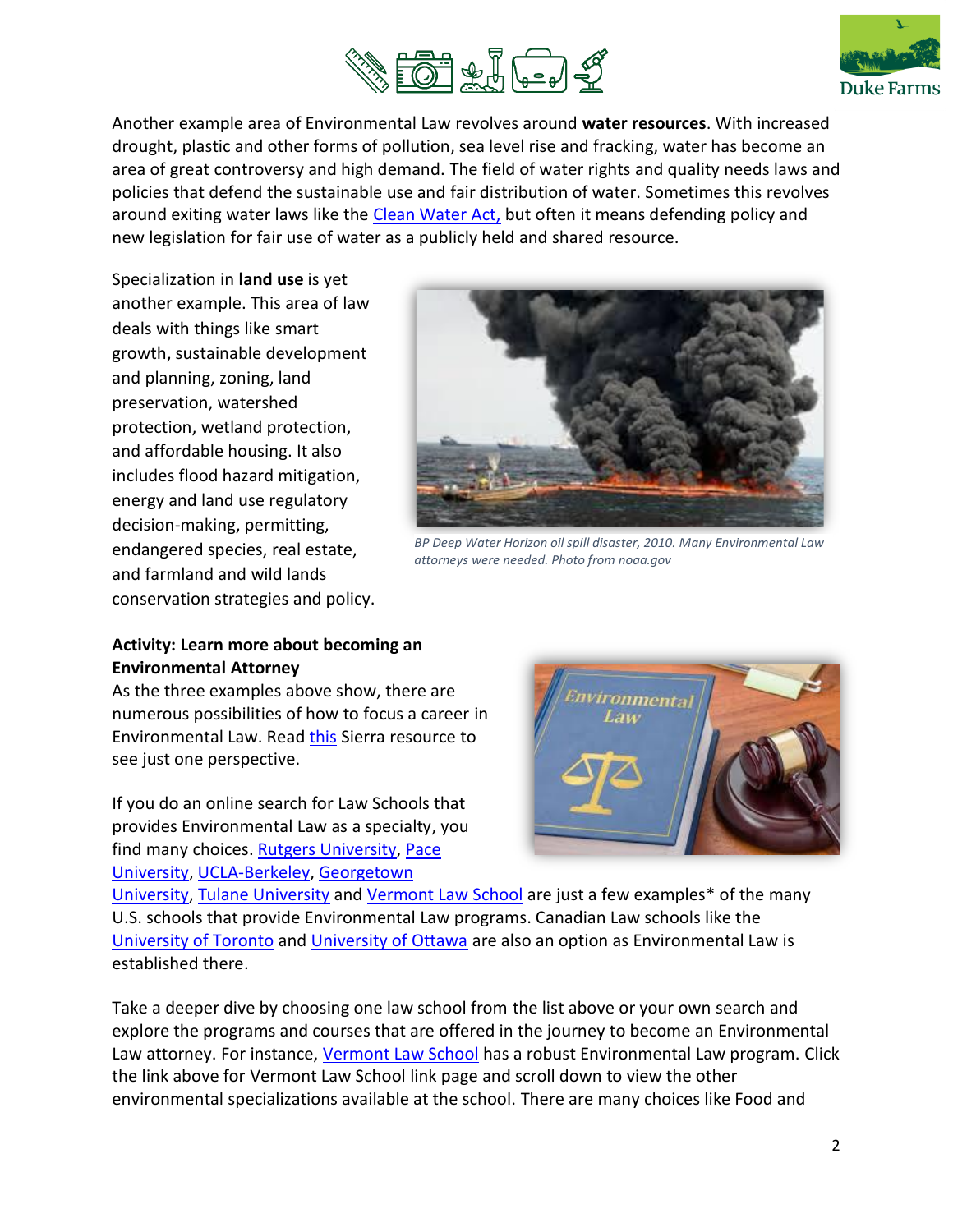



Agriculture Law, Climate Change Law, Energy Law, Environmental Justice Law, Land Use, Water Resources, etc.

Click on any of the areas of specialization that interest you. Read the description and review the list of courses that are offered in the specialty. Check out some of the courses that interest you most in more detail. This exercise will give you an overview of the kind of requirements related to Environmental Law. Of course, every law school is different and will have their own requirements and courses.

Investigate Environmental Law degrees offered in other countries. On a global scale, where are these school located? Do you see relationship between the countries that offer Environmental Law degrees to their efforts in natural resources, sustainability, and conservation endeavors?

Maybe law school is not something that you see in your future. What other careers can assist Environmental Law attorneys conduct their work? What other careers work in partnership with environmental law?

#### **Additional Questions**

1. If you can see yourself becoming an Environmental Attorney someday, then which specialty interests you the most? Research more about that specialty online and at other law schools.

2. Maybe law school is not something that you see in your future. What other careers can assist Environmental Law attorneys conduct their work? What other careers work in partnership with environmental law?

\**Note: The schools listed in this activity are being used as examples for informational purposes only*; *they are not endorsements of any of the law schools.*

# **NJ Student Learning Standards**

Investigating careers in legal studies aligns with the New Jersey Department of Education's Student Learning Standards.

# **21st Century Life and Careers**

Mission: *21st century life and career skills enable students to make informed decisions that prepare them to engage as active citizens in a dynamic global society and to successfully meet the challenges and opportunities of the 21st century global workplace.*

Vision: To integrate 21st Century life and career skills across the K-12 curriculum and in Career and Technical Education (CTE) programs to foster a population that:

# **9.2 Career Awareness, Exploration, and Preparation**

This standard outlines the importance of being knowledgeable about one's interests and talents, and being well informed about postsecondary and career options, career planning, and career requirements.